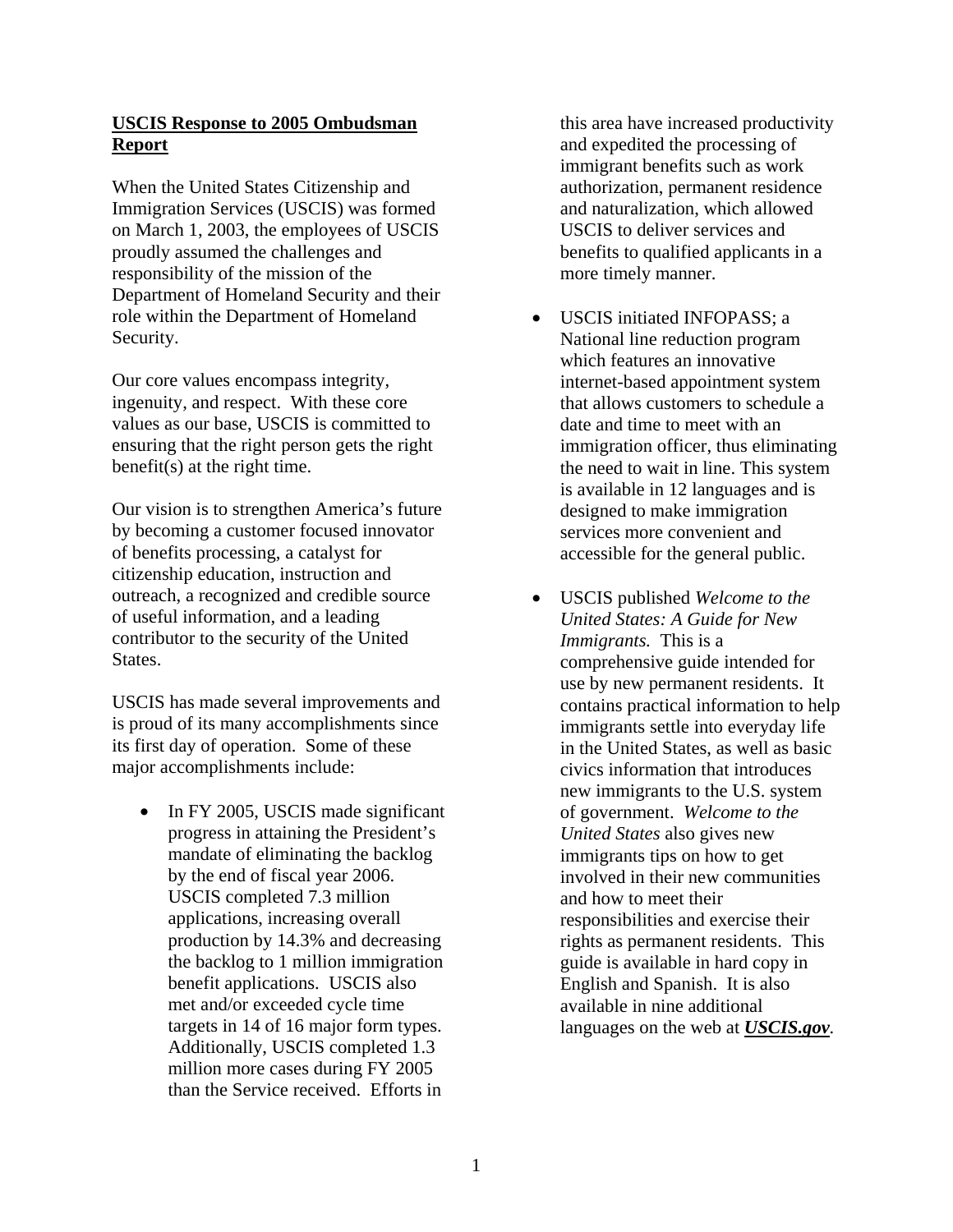- Since the beginning of FY 2004, USCIS Asylum Division has exceeded all productivity targets, completing a total of 225,419 cases and reducing the pending caseload from 262,118 to 98,449 – a reduction of 62%. At the end of FY 2005, the number of pending asylum applications represented the lowest pending caseload since the creation of the Asylum Corps almost 15 years ago.
- USCIS' Anti-Fraud unit detected and referred suspected fraud to U.S. Immigration and Customs Enforcement (ICE) for investigation. This effort highlights USCIS' commitment to deliver the right benefit to the right person, in the right amount of time while ensuring no applicant secures a benefit that he or she is not qualified to receive.
- USCIS expanded *e-filing,* allowing customers to file their applications for a service or benefit electronically.
- USCIS conducted the first overseas military naturalization ceremonies since the Korean Conflict, making it easier for qualified military personnel to become U.S. citizens.
- USCIS issued Certificates of Citizenship to children from 82 countries through the Citizenship and Immigration Services Child Citizenship Act Project (CCAP).
- USCIS implemented new biometric standards to include the ability to store electronic fingerprints, photographs and signatures for future use.

The Citizenship and Immigration Services Ombudsman's Annual 2005 Report reflects a diligent effort by the Ombudsman to study USCIS and to make thoughtful recommendations about improvements for immigration processing. USCIS and the Ombudsman share a similar assessment of USCIS' challenges and goals. It has been helpful to receive the product of the Ombudsman's effort and perspective.

This report fulfills the requirement in section  $451(a)(3)$ (F) of the Homeland Security Act for the Director of USCIS to respond to any recommendations in the Ombudsman's Annual Report.

# **Recommendations**

The Ombudsman delivered twelve formal recommendations to the USCIS Director from June 2004 to May 2005. Some of the recommendations were already being addressed through USCIS' planning, others reflected ideas of USCIS employees amplified through the Ombudsman, and others originated with the Ombudsman's office. USCIS efforts to implement many of the ideas reflected in the Ombudsman's recommendations are in various stages of planning and/or implementation.

USCIS and the Ombudsman share a vision for a transformed business process, facilitated by new technology that provides rapid processing by qualified adjudicators who have all of the information necessary to make a decision. USCIS is working with the Department to implement this vision for better business processes that embrace goals of national security, customer service, and efficiency.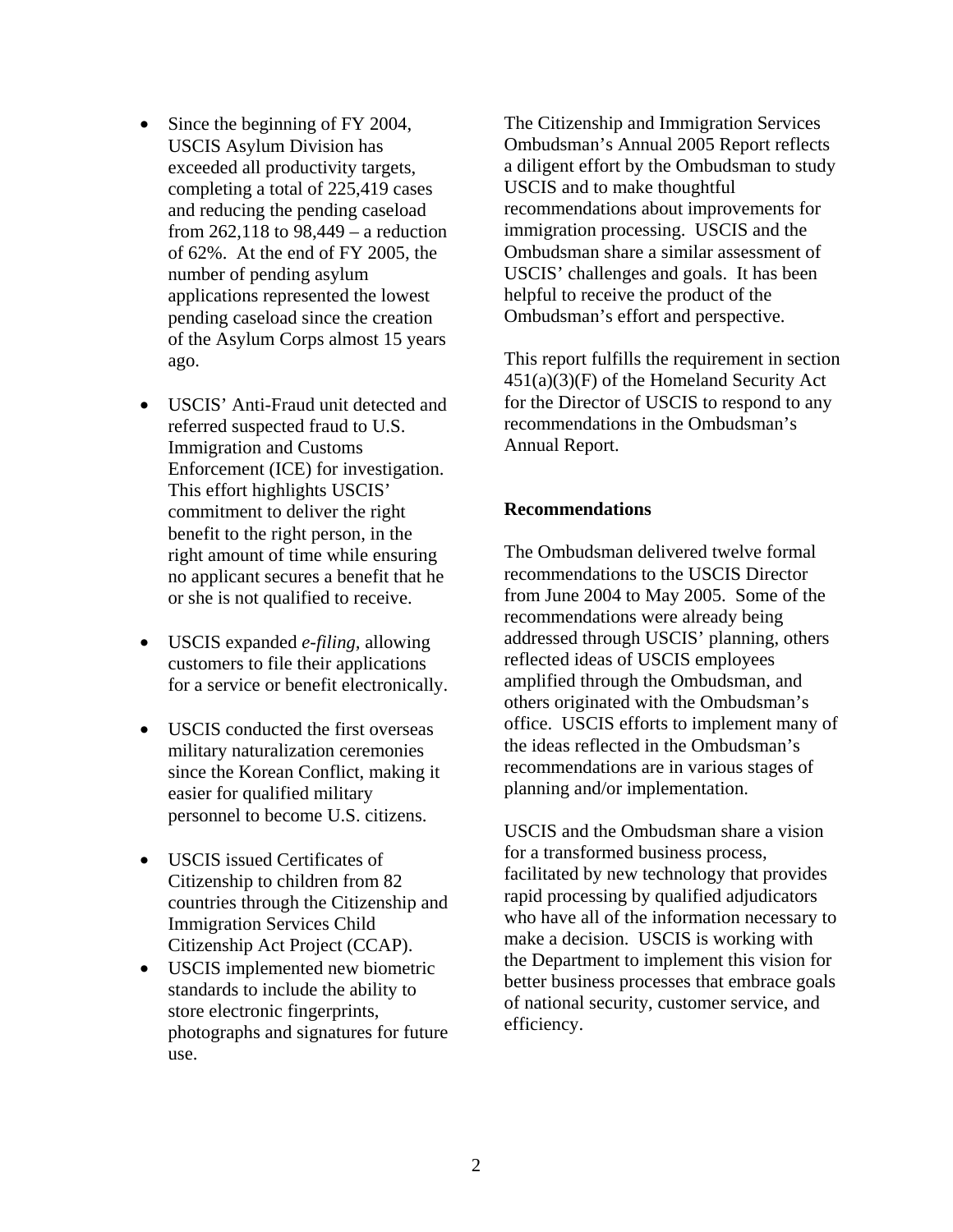Below are summaries of USCIS' responses to the twelve formal recommendations in the Ombudsman's 2005 Annual Report. Additionally, this report provides details on steps already taken and activities underway, as well as future planned actions in these areas.

**Recommendation 1 – Fee Instructions. Recommend the deletion of any reference within USCIS forms ("I" and "N" forms) that indicates a specific fee amount applies to an action, and replacing such language with the statement (or equivalent), "***A fee is required to process this action. Information on the current fee for this action is available on the Internet at www.uscis.gov and by telephone from the National Customer Service Center at 1 (800) 375-5283. If the correct fee is not included, the action will not be accepted by USCIS."* 

*USCIS Response*. USCIS generally agreed with this recommendation and evaluated the best way to achieve the goals of (1) informing the public of the fees for filings in connection with the forms to be filed; (2) efficiently updating filing fee amounts when they change; and (3) reducing confusion caused by discrepancies in information about filing fee amounts.

USCIS has taken several steps to prevent discrepancies from happening. First, all forms are now available on the USCIS Internet site (www.uscis.gov). When fee increases are implemented, USCIS updates the filing fee amount(s). Second, via the website, USCIS plans to incorporate a PDF file that contains forms instructions regarding a list of current filing fees for all forms. Third, USCIS Forms Centers now send out current filing fees for all forms and form sets. Fourth, under consideration are

longer term plans to eliminate the use of bulk-printed forms sets in favor of more dynamically printed (commonly referred to as "just-in-time" printing) forms from electronic templates consisting of the most current version of the form.

USCIS recognizes that customers may retain forms for significant periods of time before submitting them, and during that time a fee change or even a change to the form may occur. Under consideration is a method that will alert customers to the possibility that a form, the instructions, or the fee may change and that reference to the website or the Federal Register is advisable before submitting forms.

While USCIS is committed to providing great customer service, we established the National Customer Service Center to determine and resolve customers' specific needs, not just to provide customers with fee amounts.

**Recommendation 2 - All USCIS employees who interface with immigration customers should be required to receive formal training in customer service. As an interim measure only, recommend all USCIS employees who interface with immigration customers be required to enroll and complete the no-charge customer service training courses available at the Gov Online Learning Center (www.golearn.gov).** 

*USCIS Response*. USCIS agrees that customer service training is a valuable component for all of its employees, especially those who deal with the public. Basic officer training includes customer service training and has proven to be an important element of ongoing training for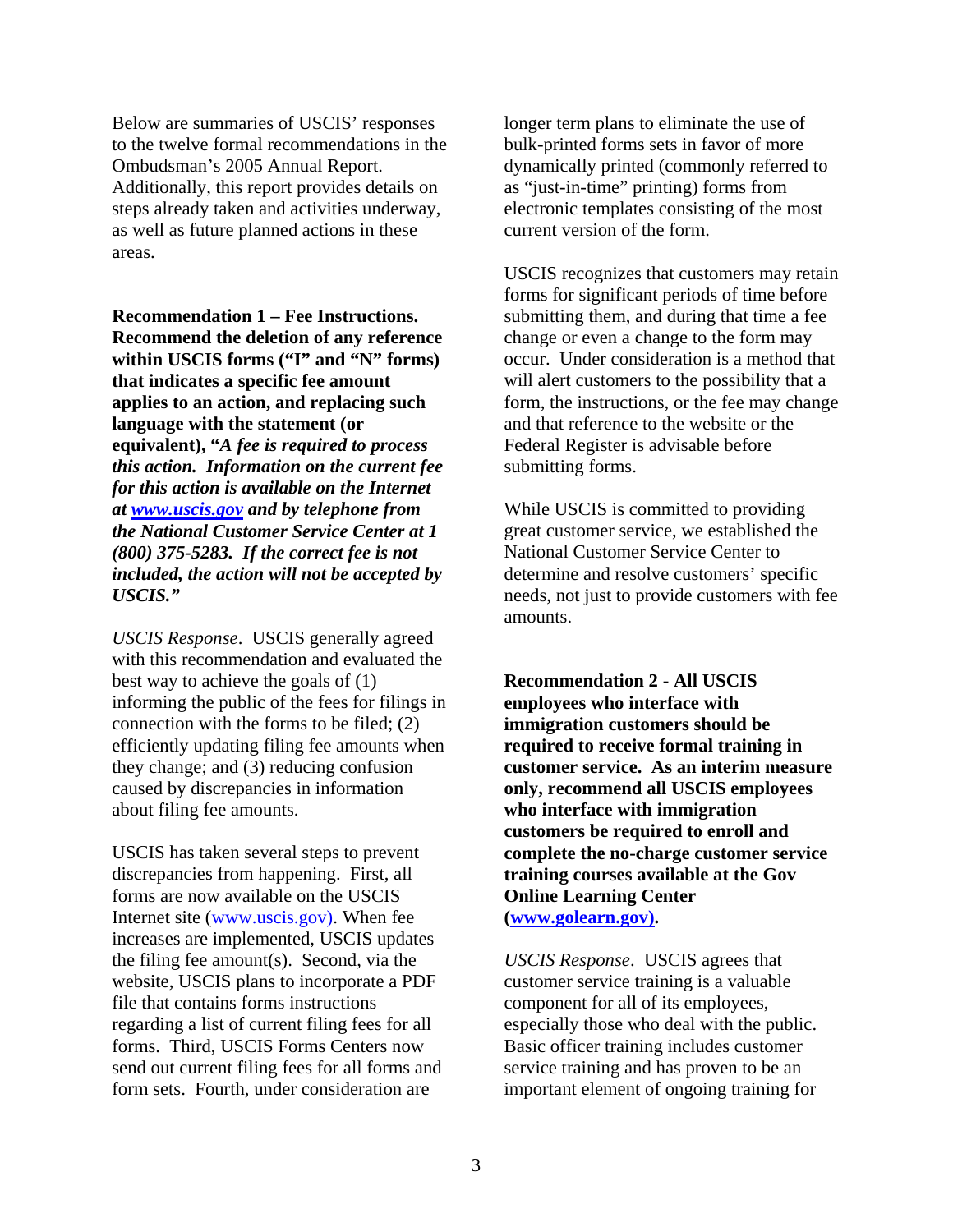our employees in the past. The first few sections of the USCIS *Adjudicators Field Manual*, which is available to all USCIS employees, provides excellent guidance on customer service principles as they apply to USCIS services. USCIS has updated a customer service training course that can be provided to employees at or near their work locations. The course is a one-hour module now available to all employees through USCIS' new EDvantage online system, as of October 1, 2005.

**Recommendation 3 - Establishment of a separate fee structure for the "***e-filing"* **applications/petitions so that a different (lower) fee is permitted for filing an e-file application/petition that is required for a conventional paper-based filing.** 

*USCIS Response*. USCIS and the Ombudsman are in agreement that USCIS could take steps to encourage electronic filing. In focus group discussions with its customers, USCIS has found that they prefer:

> • The ability to electronically transfer applicant information from their systems to USCIS. This system would benefit immigration service practitioners more than the individual customers.

• The promise of reduced processing times for *e*-filed adjudications.

• The opportunity to communicate more easily and quickly when problems arise.

In this recommendation, the Ombudsman states that the *e-filing* system is "very timeconsuming and awkward for our customer base and so customers are not employing *efiling* as their preferred way of doing

business with USCIS." USCIS disagreed with this claim as it relates to individual customers approaching USCIS directly. In fact, USCIS has experienced an everincreasing incoming caseload via *e-filing*. Nevertheless, USCIS welcomes specific suggestions for improvement to the mechanics of *e-filing* as it relates to individual customers.

USCIS recognizes, however, that the existing *e-filing* system is not meaningfully advantageous to customer representatives who use their own electronic systems to prepare forms and manage their client data. This is primarily due to the fact that USCIS has not yet implemented the upgraded technology that would allow an upload interface of customer data. In the future, USCIS intends to develop systems to allow batch loading and will work with immigration software vendors and other stakeholders in designing such functionality.

Also, the Ombudsman cites private industry practices that encourage e-business so that they can realize cost savings. Unfortunately, in the case of USCIS, the age of many of our legacy systems does not allow us to provide an interface between *e-filed* applications and our database systems that store the applicant's information. Therefore, USCIS will be unable to realize cost savings comparable to industry until legacy information systems are updated and redesigned with more capacity for interface. It would be imprudent to encourage *e-filed* applications until USCIS has procedures in place that actually make *e-filed* applications less costly for USCIS to process than paperbased applications. USCIS expects to develop concurrently the capacity for batch uploading for customers and electronic processing for USCIS, so that mutual benefits can be obtained simultaneously.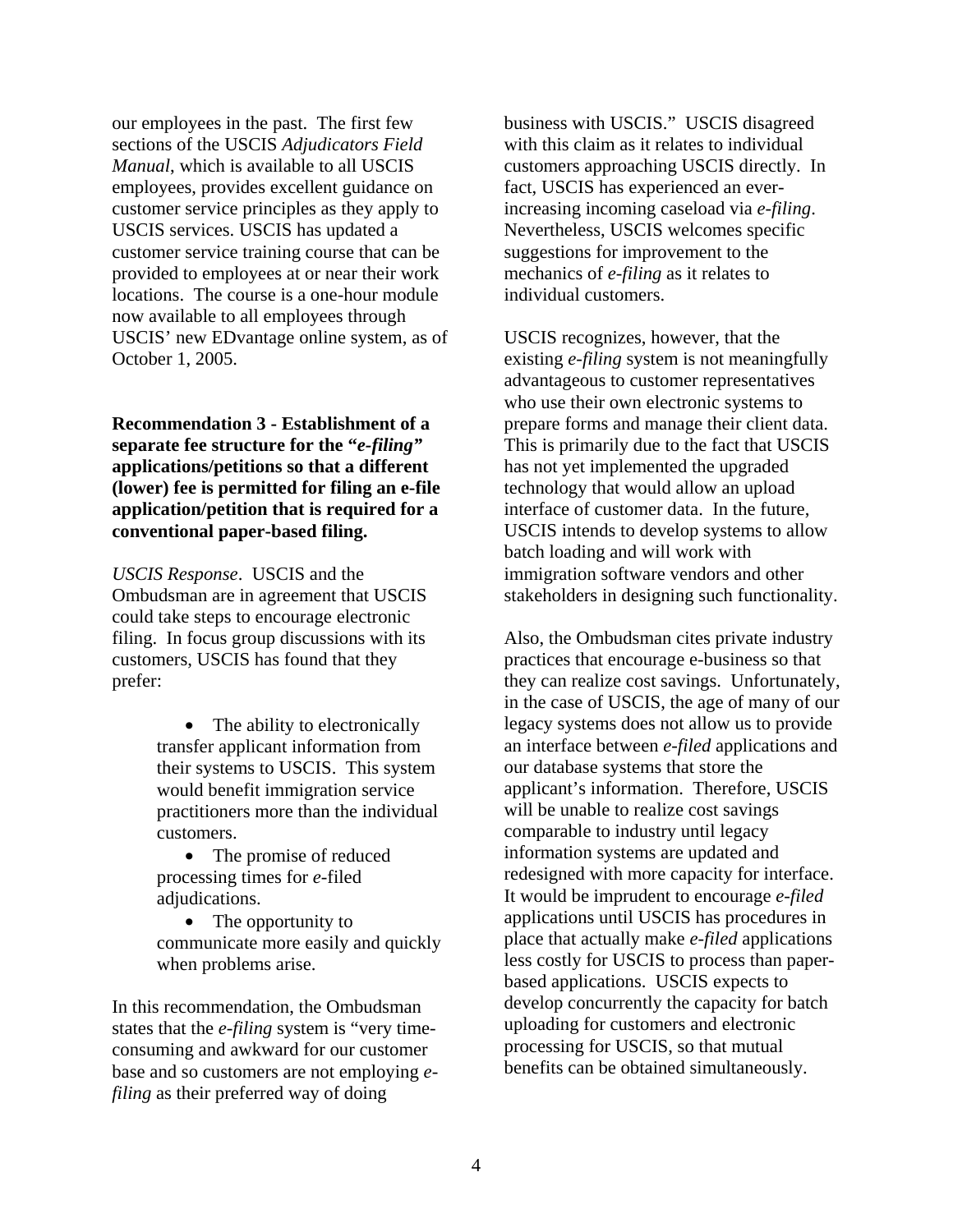In short, USCIS agreed with the intent of this recommendation and continues to monitor its *e-filing* program for potential customer savings. When these savings begin to be realized, then USCIS will consider this recommendation and other alternatives to increase the *e-filing* method of filing applications.

## **Recommendation 4 – Allow employers to store Form I-9s electronically**

*USCIS Response*. The jurisdiction for review of I-9 data in conjunction with employer sanction investigations rests with ICE. USCIS provides the form on its website as a service to the employer community.

USCIS agreed with the Ombudsman's recommendation. DHS supported enactment of H.R. 4306, and it became Public Law 108-390 on October 30, 2004 prescribing an effective date of April 28, 2005. On April 26, 2005, ICE issued interim guidelines to the public on electronic signature and storage of the Form I-9.

USCIS works closely with ICE to ensure that its interests relating to the form itself and work authorization documentation, along with the interests of its customers, are fully taken into consideration in the employment eligibility verification area.

**Recommendation 5- Expand the Premium Processing Service (PPS) to include employment-based change of status (I-539) applications.**

*USCIS Response*. USCIS has been evaluating the feasibility, policy considerations, and statutory authority concerning expansion of premium

processing not only to employment-based change of status applications but also to other petitions and applications that may be susceptible to processing through the PPS. At this time, USCIS' decision to expand the PPS to other form types is still undergoing review internally.

# **Recommendation 6 - USCIS provide customers with a single forms package per type of petition/application regardless of which district office or service center will process the petition/application.**

*USCIS Response*. The USCIS agreed with the intent of this recommendation. Standardized filing via the lockbox as the single point of entry for applications discouraged the need and the use of unique instructions previously designed by local offices. These unique instructions were aids for customers that included such information as particular office hours regarding certain application types, instructions on how to access certain locations because of security requirements, and other such unique filing instructions that may have developed because of space and information technology challenges in a particular office. In other situations, USCIS offices developed addendums to forms and variances in processes because of court decisions that necessitated a special procedure in specific locations, or because a local office had uncovered a fraud pattern in its geographic area and instituted specific actions to deal with that issue. Although USCIS strives to standardize processes such as forms packages, it must retain the flexibility to support the integrity of processes and the system's needs. It must be noted that these additional forms instructions were provided in the best interest of the customer and are meant to enhance customer service, not hinder it.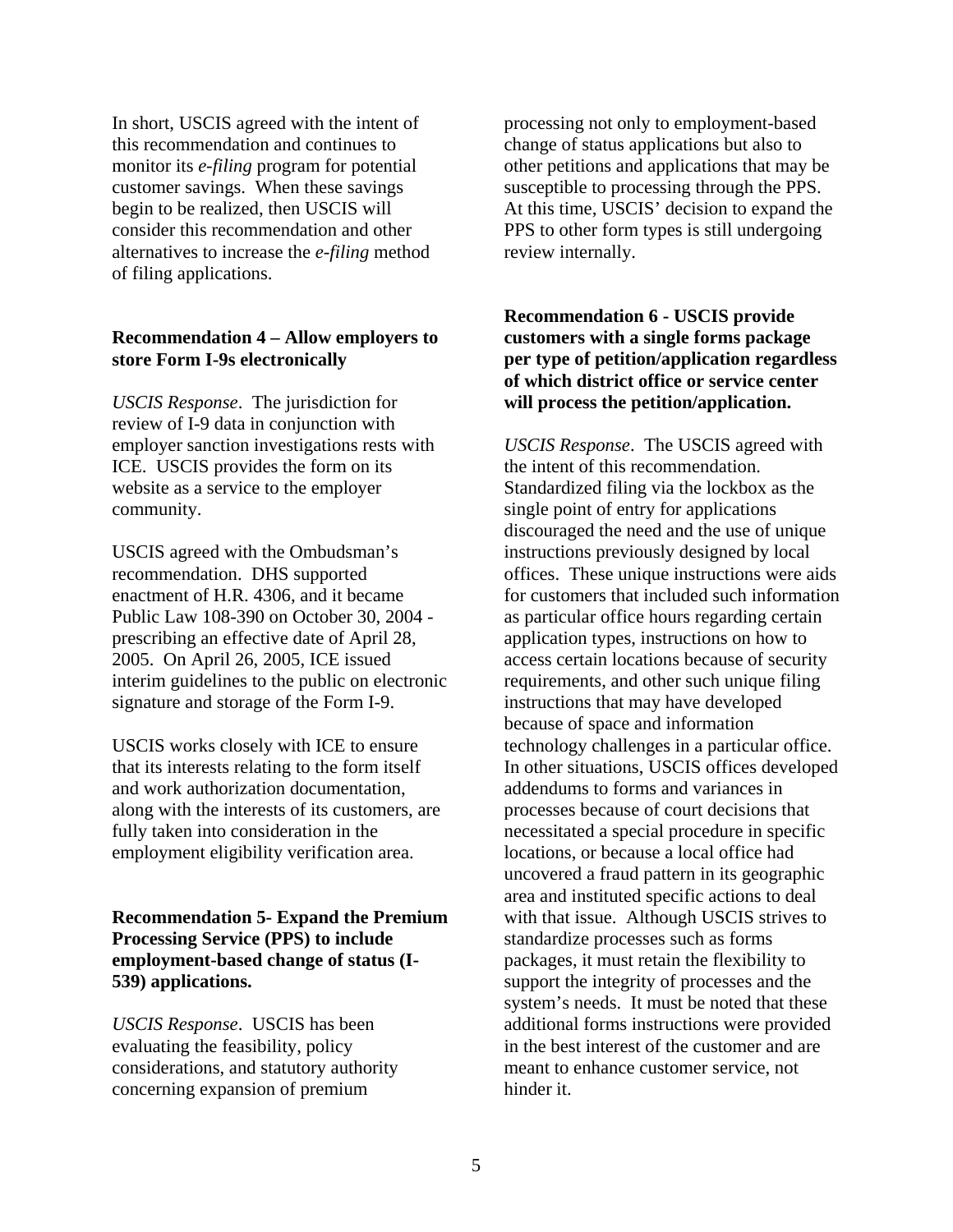USCIS believes lock box filing will result in a reduction of local variations in forms and procedures.

**Recommendation 7 – USCIS should correct a Naturalization Policy Memorandum in order to fully comply with Section 319(a) of the Immigration and Nationality Act, as amended by Public Law 106-386.** 

*USCIS Response*. USCIS agreed with the Ombudsman that Section 319(a) of the Immigration and Nationality Act (Act) treatment should be afforded to applicants who obtained permanent residence through a petition to waive the joint petition requirement for removal of conditions of permanent residence (I-751 waiver) on the basis of abuse. USCIS clarified a 2002 policy memo to reflect this position and published it on the USCIS website.

USCIS and the Ombudsman agree that, contrary to arguments that were made by plaintiffs in recent litigation, section 319(a) of the Act does not extend to applicants who did not obtain or remove conditions on permanent residence by virtue of a finding of abuse, but who now are not living in marital union with a U.S. citizen spouse and claim abuse in connection with a naturalization application filed less than 5 years after acquiring permanent residence. USCIS prevailed in this litigation.

**Recommendation 8 - USCIS issue national policy guidance on the implementation of INFOPASS to ensure equitable access to immigration services. Specifically, the guidance should direct that:** 

- **1. All districts should schedule as many INFOPASS appointments as possible.**
- **2. Each field office must either reserve some time each week for walk-in appointments or implement clear procedures for emergency, same-day appointments due to exigent circumstances. To ensure standard implementation nationwide, USCIS Headquarters should promulgate a definition of "exigent circumstances" and provide examples of situations that would warrant same-day appointments.**
- **3. Each field office must either have a kiosk or computer available to help customers make an INFOPASS appointment. If the local offices are not immediately capable of providing this service they must at least compile and provide a list of public libraries, legal services providers, and/or community-based organizations that can help immigration customers make INFOPASS appointments. Local offices should** *not* **simply use their current list of immigration legal service providers, but should compile a new list with the prior consent of each listed entry.**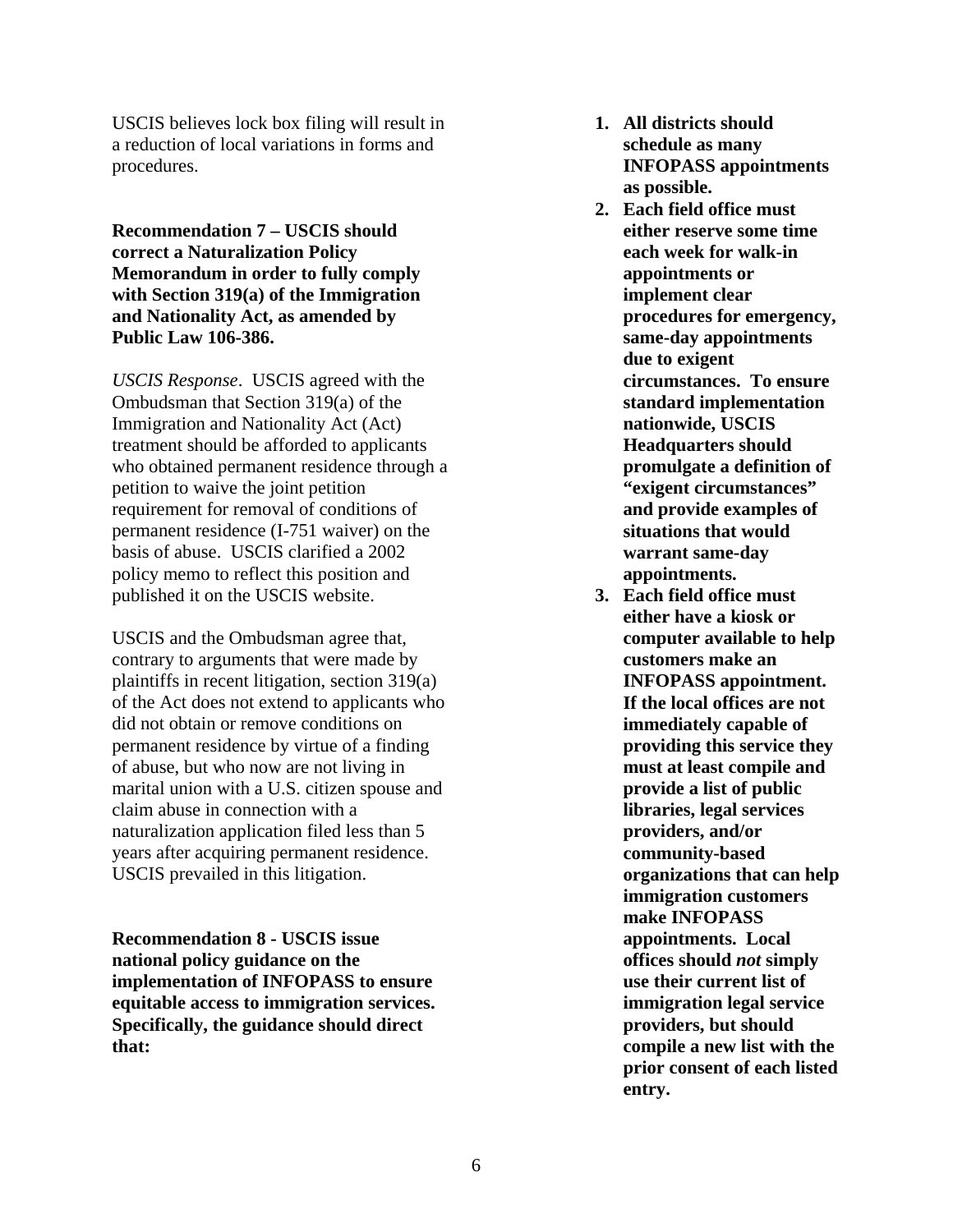*USCIS Response*. The INFOPASS Program is a recent innovation at USCIS and is now in place at all of our Domestic District offices. Despite positive feedback, USCIS has a team that is working on INFOPASS policy and procedures so that continuous improvements may be implemented as necessary.

USCIS has prepared formal guidance that addresses issues raised by items 1 and 2 in this recommendation.

It is the policy of USCIS that all Field Offices provide opportunities for customers to schedule appointments through INFOPASS, and to also have a process in place to provide services to customers who appear at such offices without appointments due to exigent circumstances.

The Ombudsman's recommendation is consistent with the feedback USCIS has received from its customers. USCIS, in addition to encouraging its customers to schedule appointments through INFOPASS also is encouraging community service providers such as community-based organizations, public libraries, and legal service providers to accommodate those customers who do not have Internet access to make appointments. This initiative is part of an ongoing effort to interact with customers and local communities.

**Recommendation 9 - USCIS should cease operation of the Chicago lockbox upon the expiration of its current Memorandum of Understanding (September 30, 2005) with the U.S. Department of Treasury due to:** 

**A. Inefficient shipment of files between USCIS offices, resulting in tracking and management challenges;** 

- **B. Inefficient processing within the Chicago Lockbox, resulting in delays in issuing receipts to immigration customers; and**
- **C. Insufficient guidance and oversight within the Chicago Lockbox which have resulted in valid filings being incorrectly rejected and returned to immigration customers.**

*USCIS Response*. USCIS rejected this recommendation. The relationship between USCIS and the Department of Treasury (Treasury) has been in development for many years due to recommendations and criticisms made in various General Accounting Office (GAO) Reports and Audits, and Office of Inspector General Reports over the past fifteen years of legacy Immigration and Naturalization Service and USCIS. At that time, their criticisms focused on existing processes seen as a major detriment to good, sound financial performance.

Since then, USCIS has developed a business strategy over a number of years that ensures consistency in filing, fee receipting, processing, and adjudicating. Part of this business strategy includes turning over the fee receipting to another government entity, whose core mission relates to the processing of fees, in order for USCIS to focus on *its* core mission, the adjudication of benefit applications. This business system supports our vision of the future where electronic adjudications and the elimination of inefficient handling of paper files will be a reality.

The Ombudsman identified many problems in this recommendation that were a challenge to the start-up of the lockbox operation. For example, it was noted that setting up the case resolution unit took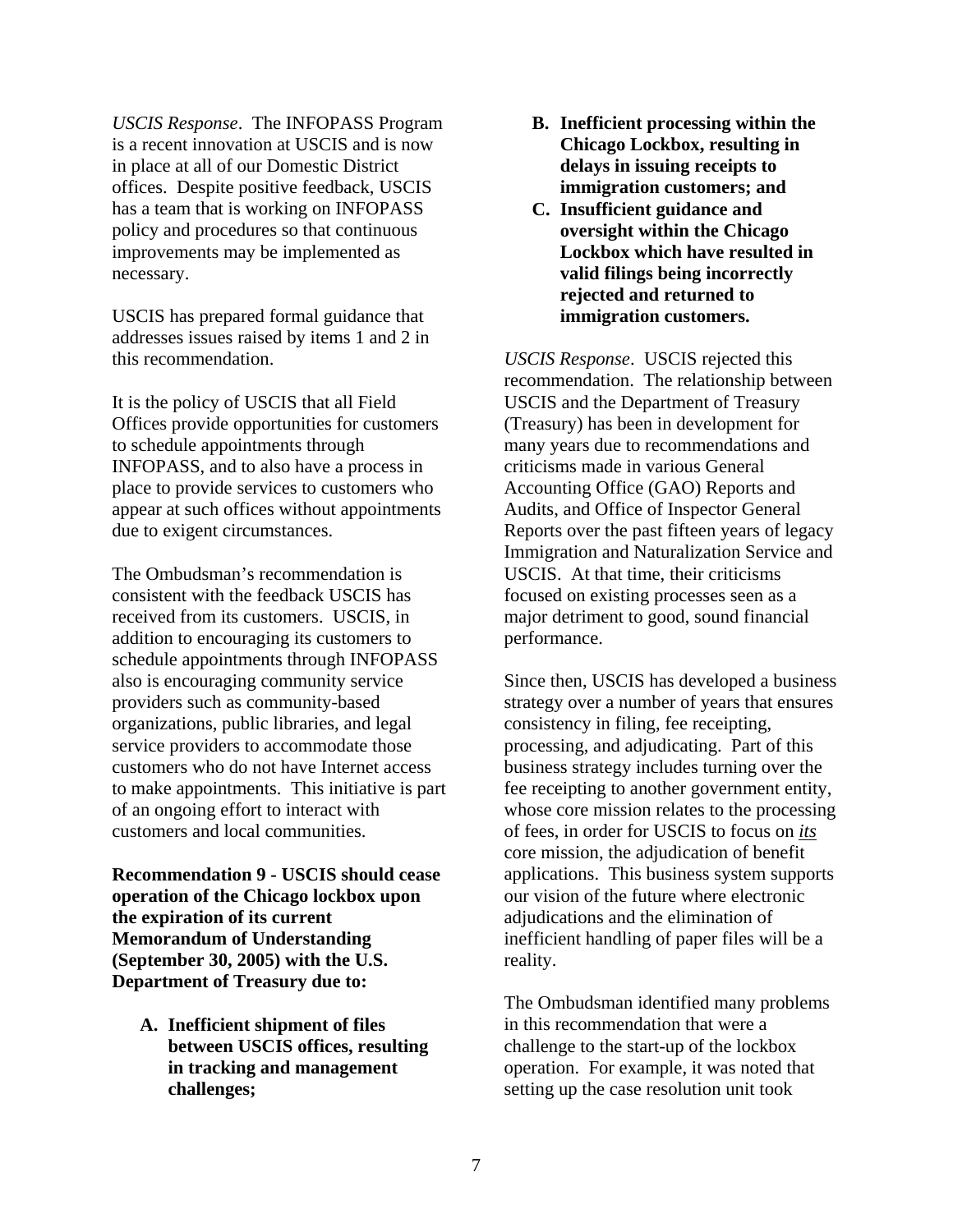longer than expected, which delayed receipting and file movement. Also, there was some delay in the movement of files from one location to another due to case resolution issues and other issues at the lockbox. Unfortunately, these problems occurred at the beginning of the adjudicative process and thus had a downstream rippling effect on subsequent operational steps. However, USCIS has created processes and procedures to mitigate or eliminate such problems, while addressing problems that arose from their initial impact.

The Ombudsman's recommendation outlined three reasons the Lockbox operation should not be continued which USCIS refutes specifically:

*A:* Beginning in October 2003, through November 2004, there was a phased-in program that affected certain offices throughout the nation. This initial phase required some Field Offices to send pending applications to the Chicago Lockbox for processing while providing for USCIS to track the movement of the files. The lockbox operation consistently met or exceeded all financial audits related to the lockbox process, including the delivery of data, both electronic and paper to the appropriate office. With the institution of the fully implemented program, beginning in December 2004, applications are now received at the lockbox directly from individuals. The relationship between USCIS and the Department of Treasury has resulted in an expanded lockbox network, proving to be both more efficient and timely in the depositing of funds than the previous method requiring all 82 Field Offices to receipt applications locally.

*B*: Through the use of the Chicago Lockbox, USCIS has proven to be more efficient in the receipting of applications and the issuance of the actual receipt to the individuals than it has in the past. In complying with governing Treasury rules, the bank is required to process all receipts within 24 to 48 hours. When not requested to process at capacity overload, the Chicago Lockbox maintains complete compliance with Treasury Regulations. In addition, due to the sophisticated imaging technology used at the Chicago Lockbox, USCIS is able to respond to public inquiries in a more efficient and expeditious manner.

*C:* Field Operations has put in place an oversight process that has helped ensure that exception cases and unique filings are handled correctly and not rejected improperly. On occasion, USCIS receives inquiries regarding rejected lockboxprocessed applications and in the majority of these cases, a review by USCIS indicates that the cases have been processed and appropriately rejected by the lockbox. It is important to note that the lockbox process is completely automated, and not able to correct or complete improperly filed applications, but rejects them and provides the individuals valuable information on how to properly file applications.

Although the Ombudsman has argued for a different approach to adjudications and fee receipting, USCIS believes that implementing this recommendation would be a step backward in modernizing adjudication processing. In short, the Ombudsman's recommendation does not seem to fulfill the spirit of advancing best practices. USCIS is committed to making the adjudication process efficient and effective so that all resources can best be dedicated to core business areas.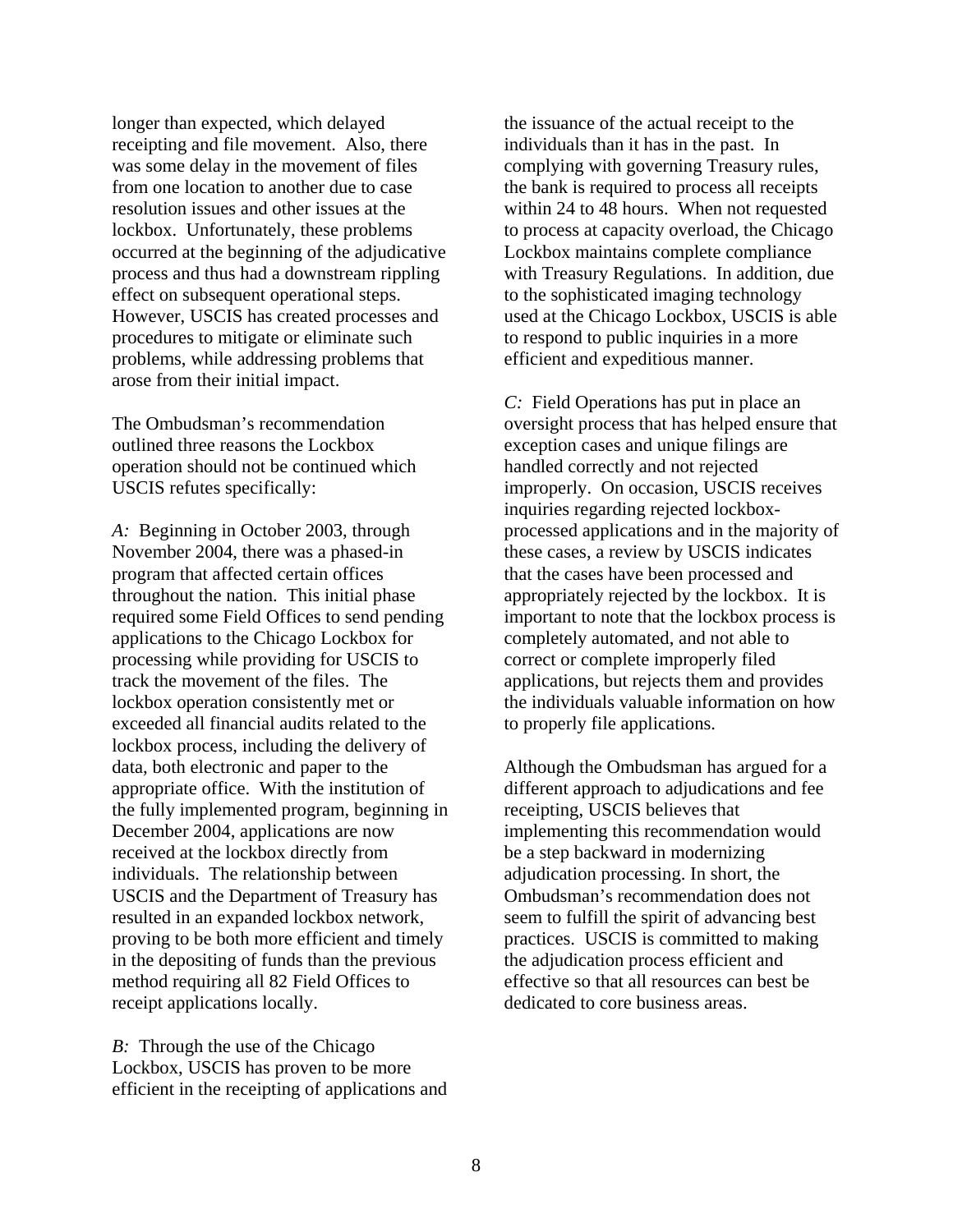## **Recommendation 10 - Long and shortterm recommendations concerning USCIS issuance of permanent resident cards to arriving immigrants.**

*USCIS Response*. This recommendation regarding long and short-term recommendations concerning USCIS issuance of permanent resident cards to arriving immigrants has the following elements:

- 1) In the short term, the Ombudsman recommends that USCIS revise its procedures for processing lost immigrant visa cases in light of new methods available to USCIS to electronically verify valid immigrant visa issuance and lawful admission to the United States.
- 2) For the long term, the Ombudsman recommends that USCIS enter into a memorandum of understanding (MOU) with the Department of State (DOS) and Customs and Border Protection (CBP) to allow electronic transfer of the immigrant visa packet from DOS to USCIS and to automatically initiate production of a permanent resident card (I-551) upon inspection and admission of an arriving immigrant by CBP.

USCIS is generally in agreement with this recommendation. A discussion of the issues and actions taken are provided below.

USCIS agreed with the Ombudsman's shortterm recommendation. A similar suggestion was made by employees from the Buffalo District Office to modify immigration visa procedures, particularly as they relate to processing of adopted orphan cases where certain children qualify for automatic citizenship under the Child Citizenship Act

of 2001 upon admission as lawful permanent residents. USCIS implemented these suggestions. It should be noted that USCIS has never required adopted children to be brought to Buffalo for interviews as alluded to in the background section of the formal recommendation from the Ombudsman.

USCIS has not yet implemented the suggestions for broader changes to the immigrant visa processing. However, it has been determined that the adopted orphan citizenship program that has been implemented is working successfully. It was also determined that the old procedures referenced in the 1997 memo are outdated and should be replaced. To that end, discussions have taken place with the State Department's Visa Office to confirm that all of the Machine Readable Immigrant Visa (MRIV) data are accessible through the State Department's Consular Consolidated Database (CCD). Access to the CCD database and all of its relevant elements, would provide USCIS offices with the ability to conduct electronic verification of data and thereby better address processing of lost immigration visa cases. USCIS is currently working with the State Department on the development of memoranda of understanding for the electronic sharing of necessary information between the two agencies. The finalization of these memoranda will support improvements to customer service as well as national security and public safety.

The Ombudsman's recommendation advocates a long-term solution to immigrants arriving at ports of entry with visa packets instead of information being provided electronically through the State Department. The electronic transfer of data and biometrics is a cornerstone strategy of the U.S. VISIT program and any changes to the data being provided to USCIS from that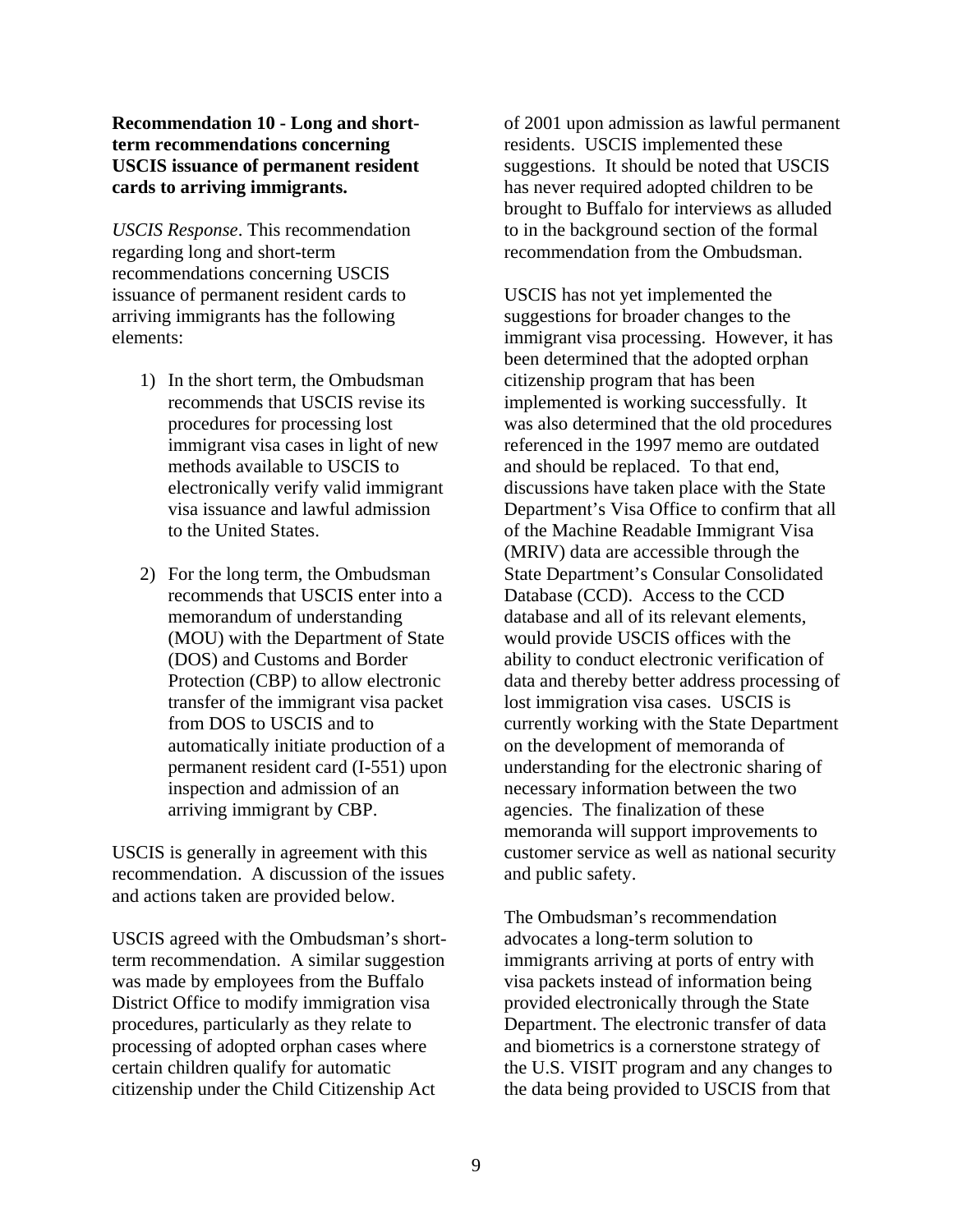information will be coordinated with all affected agencies within the Department of Homeland Security (DHS). USCIS is participating with other components of the DHS and the State Department in these efforts. It is essential that the service and enforcement components of DHS and DOS develop the biometric standards, the data fields, and the data systems, in concert to facilitate the transfer of accurate information in electronic formats that can be accessed by the appropriate Department officials.

**Recommendation 11 - Whenever USCIS implements a pilot program which directly impacts customer service, USCIS either: 1) at the onset of the pilot program publishes public notice of when the pilot program will begin and terminate, including specific information to customers on the subsequent handling of receipted petitions/applications affected by the pilot program; or 2) provide 30 days notice before terminating a pilot program, during which USCIS shall provide its customers with specific information as to the subsequent handling of receipted petitions/applications affected by the termination.** 

*USCIS Response*. USCIS is generally in agreement with this recommendation. USCIS initiated all three Pilot Programs (Dallas, Los Angeles and New York) in the same manner. USCIS offices took the initiative and met with local community organizations explaining aspects of the proposed programs, thus ensuring the community was provided adequate information. From the outset, USCIS indicated that all three pilots, initiated for various reasons, would be 90 days in duration, and then evaluated. Midway, it was decided the pilots would continue during the evaluation period, thus extending the previously agreed upon 90 day timeframe.

The New York City District Office Pilot was an internal pilot aimed at determining whether USCIS would be better able to detect fraudulent filings through upfront interviews, in addition to determining whether USCIS could adjudicate adjustment cases within 90 days or less. Thus it was substantively different than the other pilot programs that had more of an external customer service orientation. The USCIS evaluation of the New York Pilot indicated the pilot was negatively impacting the backlog reduction effort. The analysis also indicated New York was unable to meet the original concept of the pilot, to identify, interview, and appropriately deny fraudulent filings all within 90 days of initial receipt.

This pilot program was never promoted as a rapid adjustment program, and so, its initiation and termination without public notice was not considered a customer service issue. In retrospect, USCIS believes that advance notice of termination would have been a better course of action.

It is our intention to provide such a public notice for future pilots via the Federal Register, USCIS website, or press release as appropriate whenever the processing of benefits forms directly impacts the way the applicants submit them unless there are law enforcement considerations associated with the pilot program that would be negatively impacted by such notice. It is our belief that in the case of the New York City Pilot the lack of public notice at the commencement was the correct approach as it was an internal process, but notice of cessation of the pilot would have been appropriate.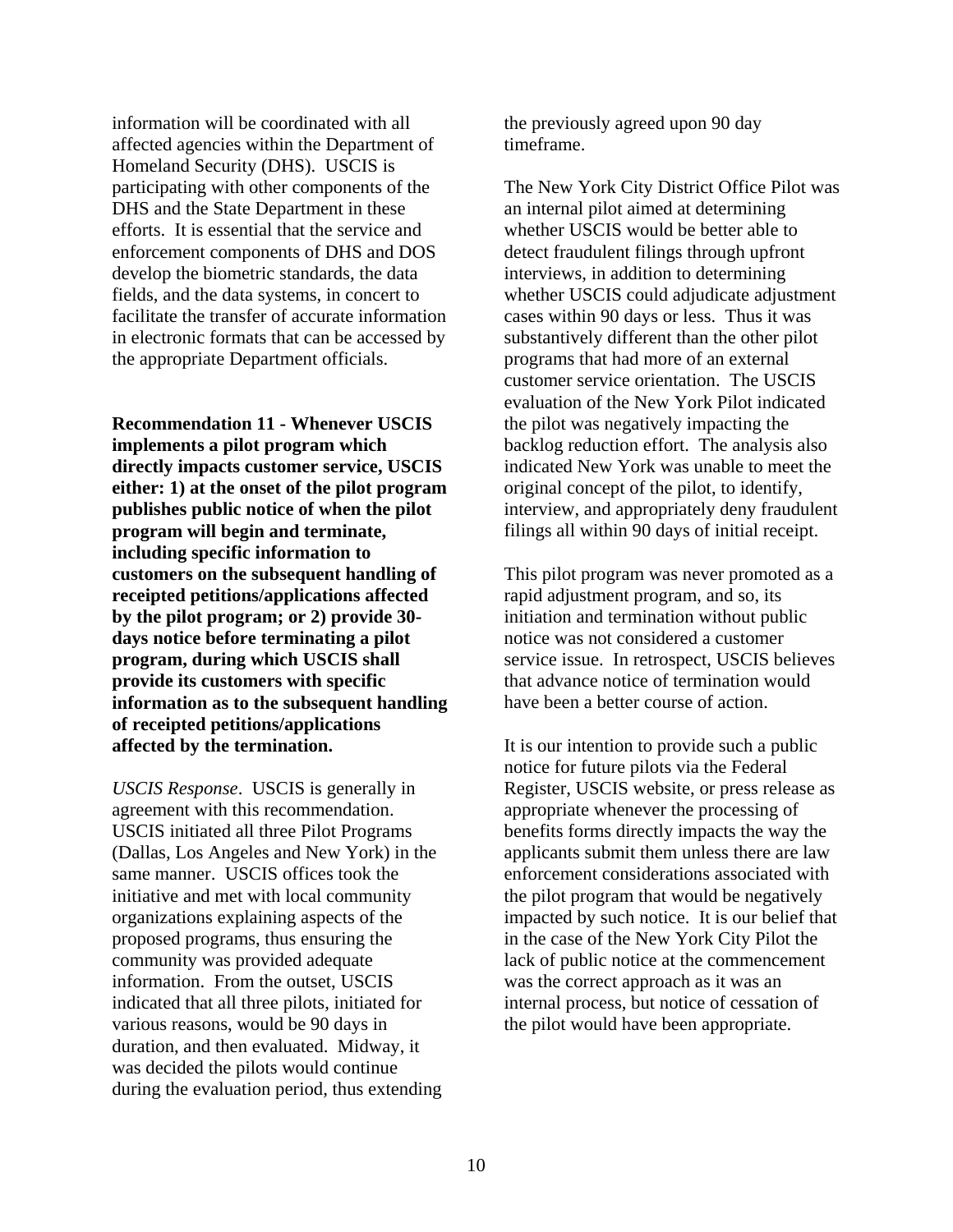**Recommendation 12 - USCIS should correct apparent failures to perform by its agent (Department of the Treasury and its contractor Bank One Inc.) for its inability to timely issue receipts to petitioners and applicants.** 

*USCIS Response*. USCIS established its initial Lockbox operation in Chicago, IL in October 2003. JPMorganChase, Inc., operates this Lockbox under contract to the Department of Treasury as a U.S. Government Depository. This facility receives, processes and deposits fees for numerous applications and petitions in compliance with Department of Treasury requirements that monies presented to USCIS as fees for petitions and applications be deposited at a U.S. Government Depository within 24-48 hours of receipt at the Lockbox.

USCIS has provided the Ombudsman with information and data requested on the operations and processes at the Lockbox facility. USCIS Operations closely monitors the performance of the Federal and private sector partners in this program. USCIS is committed to providing our customers with timely receipt notices as well as with ensuring that fees are deposited timely.

The Ombudsman was concerned that there was a backlog at the Lockbox when he visited in March 2005*.* The backlog observed was eliminated, and an additional 315,543 applications and petitions were processed by the second week of May, a few days following the transmittal of this recommendation. The backlog that the Ombudsman observed on his March visit was not caused by a failure to perform, but rather by increased filings due to a surge in filings for Temporary Protected Status (TPS). These surges are common in immigration processes caused by commencement and/or termination of

statutory benefit programs, or in this case, an extension of the TPS for certain nationalities.

Unlike other agencies such as the Internal Revenue Service that have a schedule of filing peaks and valleys in their workload, USCIS' workload surges are erratic and follow no such annual or seasonal pattern. This results in ongoing challenges for the USCIS in terms of planning and coping with workload surges while not always knowing exactly when they will occur. Also, it is the rare case that additional funding authorization is provided to USCIS when statutory or regulatory changes are made resulting in workload surges as they occur.

USCIS has developed strategies to minimize the harm caused by the inefficiencies of the current funding processes and to cope with the issues described above. One of these strategies has been this partnership with Department of Treasury and the private sector to create Lockboxes to process application receipts and remittances. The Lockbox reduces costs for USCIS and its customers, permits USCIS to outsource work (data entry, and fee processing) not core to the business of providing immigration information and adjudications, and supports USCIS efforts more readily to adapt to workload surges when they do occur. In the case of the most recent TPS surge, USCIS was able to address this surge by handling the initial work at the lockbox rather than creating backlogs in our local offices.

As USCIS moves forward on initiating and expanding the lockbox concept, there have been challenges that had to be overcome. USCIS experienced some delays which are common with the conception and start-up of any new program. USCIS has reengineered the process and since April 2004, has not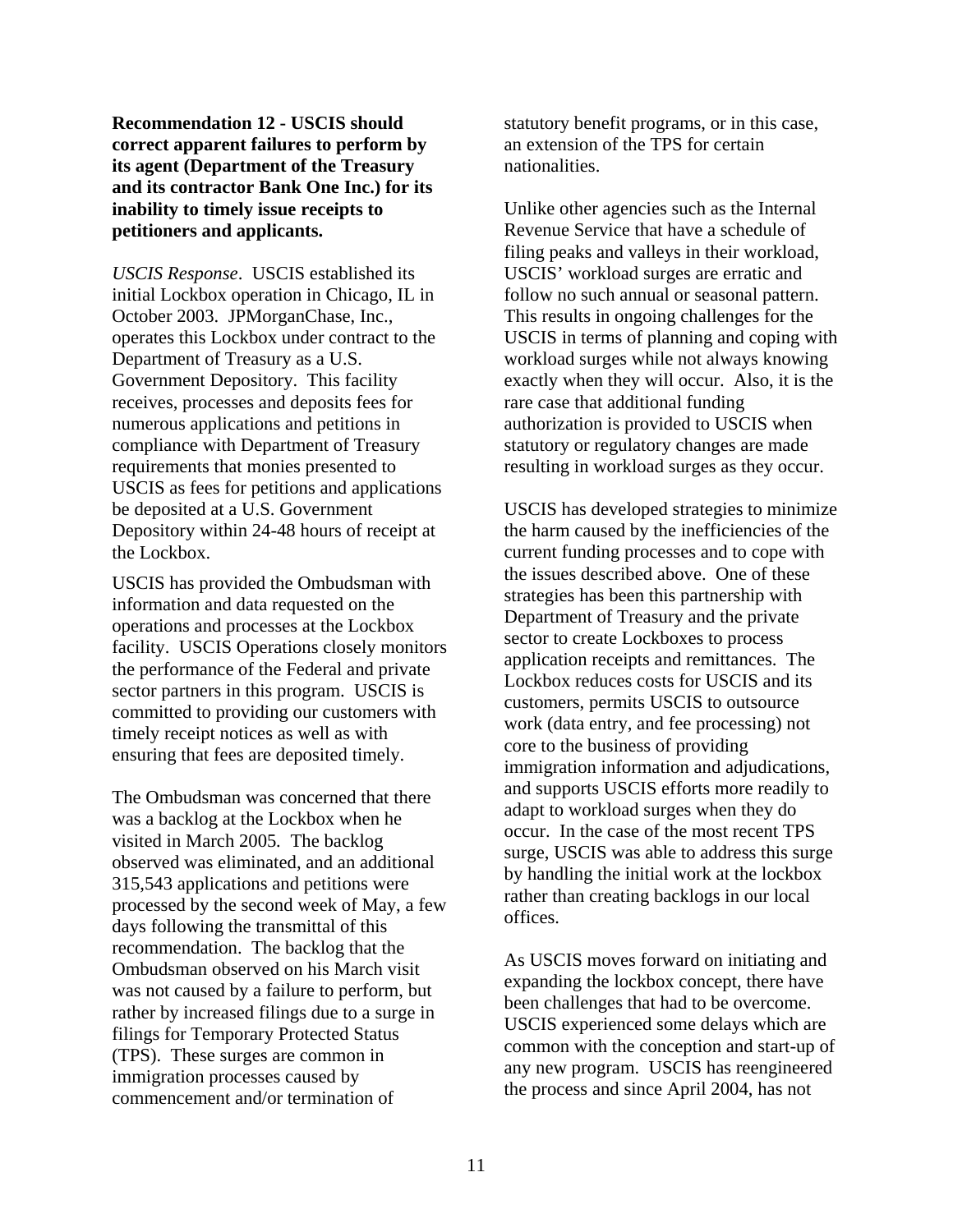experienced any ongoing delays as was captured in this recommendation. During the Ombudsman's visit to the newest lockbox located in Los Angeles, California, the Ombudsman acknowledged that USCIS had eliminated many of the growing pains there that had been experienced at the first lockbox USCIS had in Chicago. Not only has USCIS met and overcome the challenges inherent in the start-up of this new program but it also has incorporated processes, procedures, and metrics to mitigate and ultimately, eliminate such problems.

In the past the Ombudsman has suggested that USCIS revert back to filings with fee collections performed at our local offices. USCIS has 82 local offices, and has found that a decentralized filing approach results in disparate treatment, multiple points of failure, and increased costs of trying to staff all offices to process receipts and remittances timely. The monitoring of fee receipting at 82 offices is considerably more cumbersome, inefficient, and expensive than monitoring performance at a limited number of lock boxes.

It is for these reasons that the USCIS does not agree with this recommendation.

#### **Problems**

The Annual Report also provided a summary of some "pervasive and serious problems" observed by the Ombudsman. These topics also deserve discussion.

#### **Backlogs**

USCIS continues to make substantial progress toward meeting its backlog elimination targets by October 1, 2006. The goal has been to process all categories of

cases within 6 months from the time of filing and to meet that goal by the end of FY 2006. However, in some instances USCIS has surpassed this goal and has established more aggressive targets, such as a cycle time target of two months for petitions for nonimmigrant workers (Form I-129). USCIS' progress on backlog elimination is described in quarterly reports to Congress. USCIS and the Ombudsman share the longterm goal of processing all cases with the attention for which customers currently pay extra for "premium processing."

#### **Interim Benefits**

USCIS has historically provided "interim" work and travel authorizations to permanent residence applicants where processing of their application exceeds 90 days. The Ombudsman points out that interim employment documents can often serve as "breeder" documents that enable applicants to obtain other identity documents that may outlive the duration of an unsuccessful permanent residence application, thereby facilitating overstays. USCIS agrees that the best way to avoid issuing interim documents is to speed processing times. USCIS is already achieving that processing time in some offices and will aim for that goal in all offices. USCIS is also taking steps to ensure that interim documents are not provided to applicants who have not cleared basic security checks or who have not provided the essential evidence of eligibility for permanent residence. Some of these initiatives may require additional rulemaking.

#### **Employment Based Processing**

The Ombudsman has pointed out several effects of USCIS' previous backlogs in employment-based permanent resident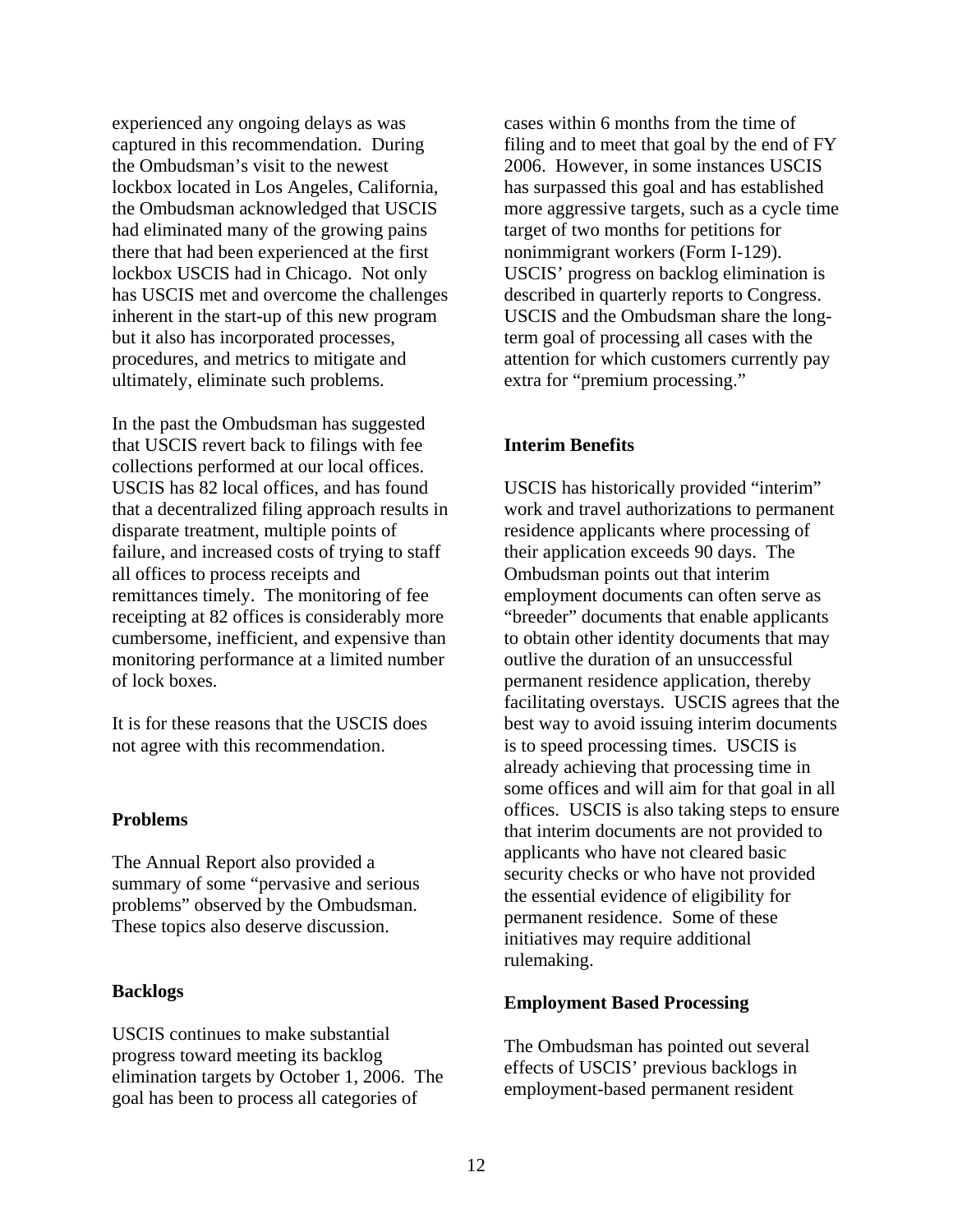filings, including, but not limited to: failure to use all of the visa numbers annually allocated to employment-based immigration, failure to cause the Department of State to adjust the "priority dates" established for several employment based categories, and failure to properly account for filings and to stop accepting filings where visa numbers are not available. USCIS has worked diligently to process Petitions for Immigrant Workers and has recently achieved 6-month average cycle times for such petitions. By completing these cases at a faster rate, and by demonstrating to the Department of State the volume of such additional cases already in the USCIS "pipeline," USCIS revealed the extent to which existing immigrant visa quotas are already accounted for. This has enabled the Department of State to adjust employment-based "priority dates" in a manner that restricts the flow of new adjustment filings to a level that is commensurate with existing annual quotas, as reflected in the Visa Bulletin for October 2005.

## **Background and Security Checks**

The Ombudsman has recognized the challenges faced by USCIS in using existing tools to complete and resolve background checks on each applicant for immigration benefits. USCIS is working with the Department and with the FBI to seek more efficient and effective means to ensure that immigration benefits are not afforded to aliens who are a risk to national security or public safety. Additionally, USCIS has been developing technology tools to store and retrieve biometric data more effectively and to track and share the resolution of background checks. These tools will benefit customer service, efficiency, and national security goals.

#### **Information Technology**

The Ombudsman and USCIS agree that replacing USCIS' outmoded technology and integrating various databases remains among USCIS' most urgent challenges. USCIS is working with the Department to clarify and implement a business transformation program supported by an account-based database and a robust and flexible case management system. Implementation of these tools within our organization will benefit customer service and national security goals, and increase efficiencies.

#### **Case Status Information**

The most important way to improve customer service information is to better display such information for customers, information officers, adjudicators, and contractors. Our goal is for a broader range of customers to be able to obtain case status information directly through the USCIS website or through email alerts as each step in the application process is completed. One of USCIS' most significant recent accomplishments has been the INFOPASS system which has allowed a more rational process by which a customer can arrange a personal visit to a USCIS office and speak directly to an immigration information officer. The process for handling calls to the National Customer Service Center has been improved, especially with the completion of a system by which inquiries about longprocessing cases can be tracked to completion. Additionally, USCIS is in the process of initiating a competition for the call center contract which is intended to improve the service provided to our customers.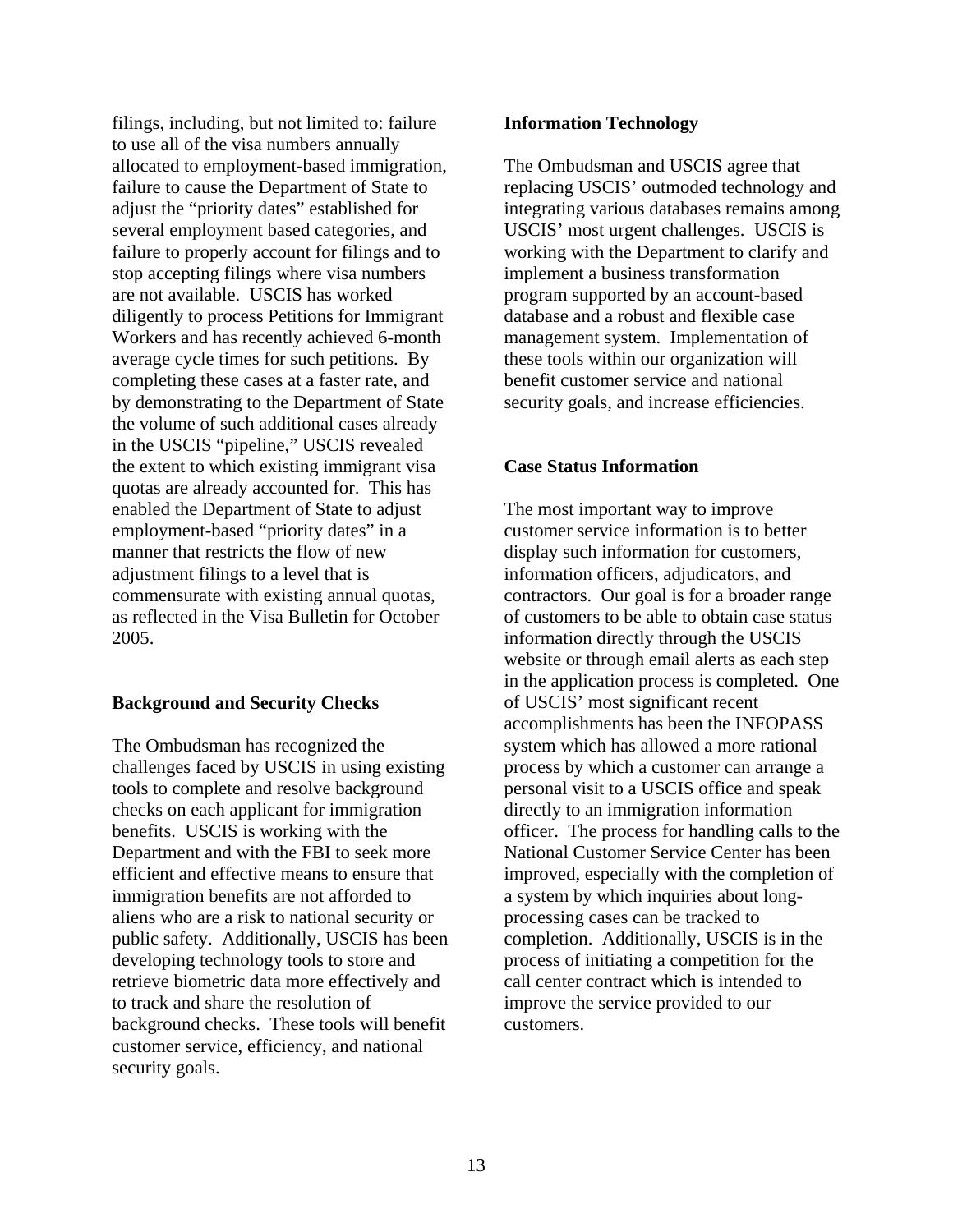### **Coordination and Communication**

USCIS is taking steps to improve the level of coordination between its two primary types of offices: service centers and local offices. The mantra of "one team, one goal" has been emphasized throughout the organization. USCIS has improved the dissemination of headquarters guidance by distributing to all employees daily news broadcasts summarizing and linking to new policy guidance. Employees can find those memos on the USCIS intranet, and appropriate items are also placed on the external website. USCIS is placing new emphasis on the Adjudicator's Field Manual (AFM), the repository of practical policy guidance derived from various memos and other authorities. USCIS will place the AFM on the Internet for its customers to see, with sensitive information redacted from public view, just as the State Department has done with its Foreign Affairs Manual.

## **Standardization of Business Processes**

USCIS recognizes the need for more standardization in its decision-making and processes, and simplification is the best way to reach this goal. Clearer rules result in faster and more consistent decisions. The enhanced use of the AFM, combined with better training and dissemination of new policy, will help reach this goal. USCIS will seek to simplify its forms by using fewer forms to accomplish its functions. USCIS already has eliminated significant inconsistency in local processing methods by centralizing the filing of family-based permanent residence filings in the National Benefits Center. This means that all customers use the same sets of forms to seek the same benefits no matter where they live. USCIS is adding additional staff and resources in offices with longer processing

times so that all offices will have comparable, and acceptable, cycle times. With the increased use of technology, the USCIS goal of distributing work to offices with shorter cycle times will be more attainable as this newer technology is deployed.

# **Staffing**

USCIS had allocated new resources to some offices in reaction to the LIFE Act of 2000 for volumes of anticipated cases that did not fully materialize. Meanwhile, the performance of additional background checks following 9/11 caused heavier resource demands in other offices. During FY 2005, USCIS has detailed officers from offices with shorter cycle times to offices with longer cycle times. The goal is to emerge from the backlog elimination period with a staff size in each office commensurate to future expected filing volumes. USCIS will continually analyze volumes to make adjustments in staffing as necessary. Also, in the area of staffing, USCIS now requires applicants for permanent adjudicator positions to pass a writing test to ensure that its long-term work force has the essential skills necessary for a first class customer service agency.

# **Training**

USCIS is improving its training system in several areas. The Management Rotation Program required by the Homeland Security Act of 2002 has been developed and will be implemented in FY 2006. The Office of Training and Career Development (OTCD) has identified the educational needs for rising leaders and is currently making arrangements to offer additional general management training opportunities.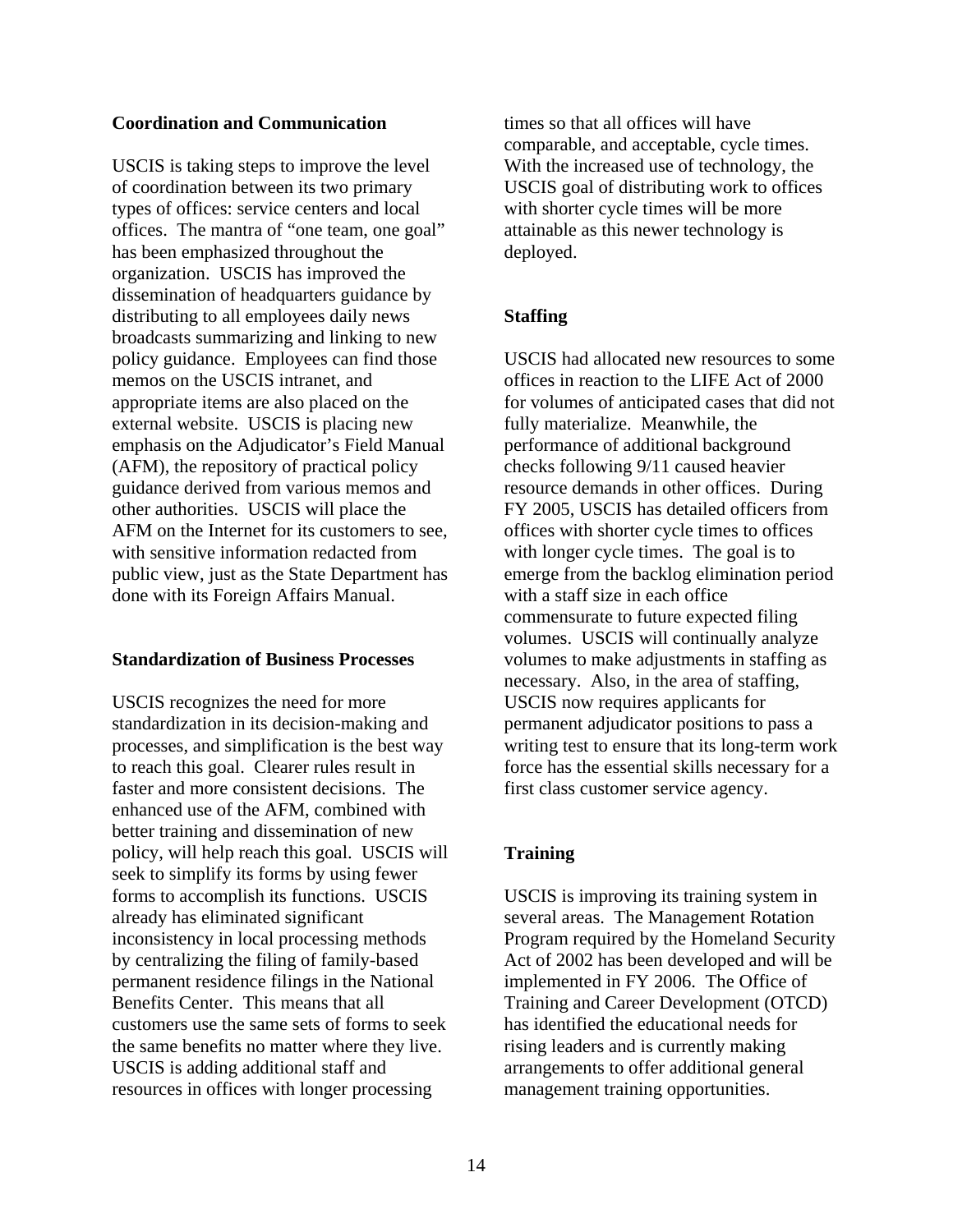Learning materials for the resident multiweek sessions for new adjudicators are being revised, and a series of online courses for follow-up training for adjudicators on various topics is under development. Advanced training for all Immigration Officers is being reconstituted and will be reintroduced in FY 2006. In addition, USCIS designed a special training initiative for adjudicators hired to assist in backlog reduction that combines online training with traditional residential classroom training, and On-the-Job Training mentored/supervised in the local offices. This collaborative effort is a harbinger to channeling all USCIS training into a blended approach.

### **Pilot Programs**

USCIS has cooperated with the Ombudsman in devising pilot programs to explore new ways of processing different types of cases. These experiments have been fruitful.

For instance, a "green card renewal/replacement" pilot has resulted in USCIS' implementation of a new method of Form I-90 (Application for Replacement Permanent Resident Card) processing that begins with the filing of a form and fee, continues with the submission of any supporting identification papers at the Application Support Centers where biometrics are taken, and results in a new permanent resident card being delivered to the applicant normally within 5 days of the ASC visit. This new process simultaneously yields much better service to customers, who previously had to wait sometimes months to receive their cards, and provides better security and process integrity through tighter identification confirmation measures.

Other pilot programs involving initial permanent residence processing have yielded useful information about processing options. It has become clear that background checks need to take place early in the process and before any interim benefits, such as employment authorization, are provided. USCIS has determined that a 90-day process, as opposed to a 6-month process, is preferable, and that speed and quality of processing is a major goal beyond mere backlog elimination. Possibilities for use of customer interaction over the Internet for scheduling interviews have been explored. USCIS believes that, with improved technology and the elimination of the backlog, the best aspects of electronic case filing and personal interview scheduling learned from the pilot programs can be combined to meet USCIS's goal of protecting national security while providing excellent customer service.